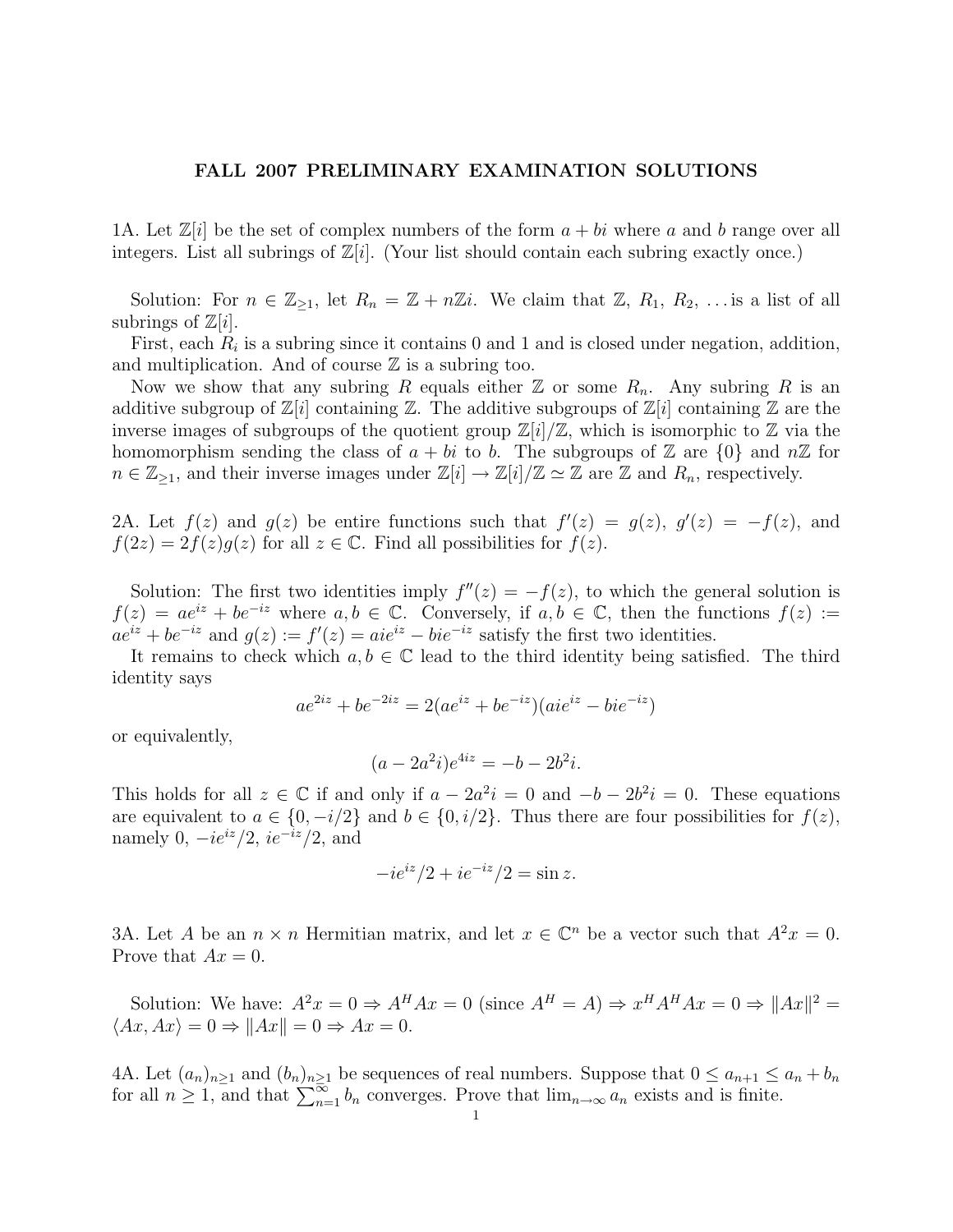Solution: Fix any  $\epsilon > 0$ . Since  $\sum b_n$  converges, there exists  $N_{\epsilon} < \infty$  such that for all  $n \geq N_{\epsilon}$  and all  $k \geq 0$ , we have  $|b_n + b_{n+1} + \cdots + b_{n+k}| < \epsilon$ . Hence for all  $n \geq N_{\epsilon}$  and  $k \geq 0$ ,

$$
a_{n+k+1} \leq a_n + b_n + \dots + b_{n+k}
$$
  

$$
< a_n + \epsilon.
$$

Therefore sup  $\sup_{m>n} a_m \leq a_n + \epsilon$ . Hence  $\limsup_{n\to\infty} a_n < \infty$ .

All the  $a_n$  except possibly  $a_1$  are nonnegative, so liminf  $a_n$  is finite. Take  $n_1 < n_2 < \ldots$ such that  $a_{n_k} \to \liminf a_n$ . Then

$$
\limsup a_n = \lim_{k \to \infty} \sup_{m > n_k} a_m
$$
  
\n
$$
\leq \lim_{k \to \infty} (a_{n_k} + \epsilon)
$$
  
\n
$$
= \epsilon + \liminf a_n.
$$

Sending  $\epsilon$  to zero shows that lim sup  $a_n \leq \liminf a_n$ . But  $\limsup a_n \geq \liminf a_n$  trivially, so  $\limsup a_n = \liminf a_n$ . This means that  $\lim a_n$  exists and is finite.

5A. Suppose that G is a finite group such that for each subgroup  $H$  of G there exists a homomorphism  $\phi: G \to H$  such that  $\phi(h) = h$  for all  $h \in H$ . Show that G is a product of groups of prime order.

Solution: We proceed by induction on  $|G|$ . The base case  $|G| = 1$  is trivial. Suppose that  $|G| > 1$  and that the statement is true for all smaller groups. Choose a subgroup H of G of prime order p. By assumption, there is a homomorphism  $\phi: G \to H$  such that  $\phi(h) = h$ for all  $h \in H$ . Let  $K = \text{ker } \phi$ . By the inductive hypothesis, K is a product of groups of prime order. Let  $\sigma: G \to K$  be a homomorphism such that  $\sigma(h) = h$  for all  $h \in K$ . Let  $\alpha: G \to K \times H$  be the homomorphism defined by

$$
\alpha(g) := (\sigma(g), \phi(g)).
$$

Since  $\sigma$  restricted to ker  $\phi$  equals the identity on K, the kernel of  $\alpha$  is trivial. Also  $|G|$  =  $|K||H|$ , so  $\alpha$  is an isomorphism. The result follows because H has order p.

6A. Let 
$$
f(z) = z^4 + \frac{z^3}{4} - \frac{1}{4}
$$
. How many zeros does f have in  $\{z \in \mathbb{C} : \frac{1}{2} < |z| < 1\}$ ?

Solution: We claim that  $f$  has 4 zeros in the given annulus. We use Rouché's Theorem at least once. Let  $g_1(z) = z^4$ . Then  $g_1$  has four zeros (counted with multiplicity) in  $\{z \in \mathbb{C} :$  $|z| < 1$ } and

$$
|f(z) - g_1(z)| = \left| \frac{z^3}{4} - \frac{1}{4} \right|
$$
  
 
$$
\leq \frac{1}{2} < |g_1(z)|
$$

on  $|z| = 1$ . Hence f also has four zeros in  $\{z \in |z| < 1\}$ . There are two ways to proceed from here:

(1) For 
$$
|z| \le \frac{1}{2}
$$
,  $|f(z)| \ge \frac{1}{4} - \frac{1}{16} - \frac{1}{32} > 0$ . Hence  $f$  has no zeros in  $|z| \le \frac{1}{2}$ .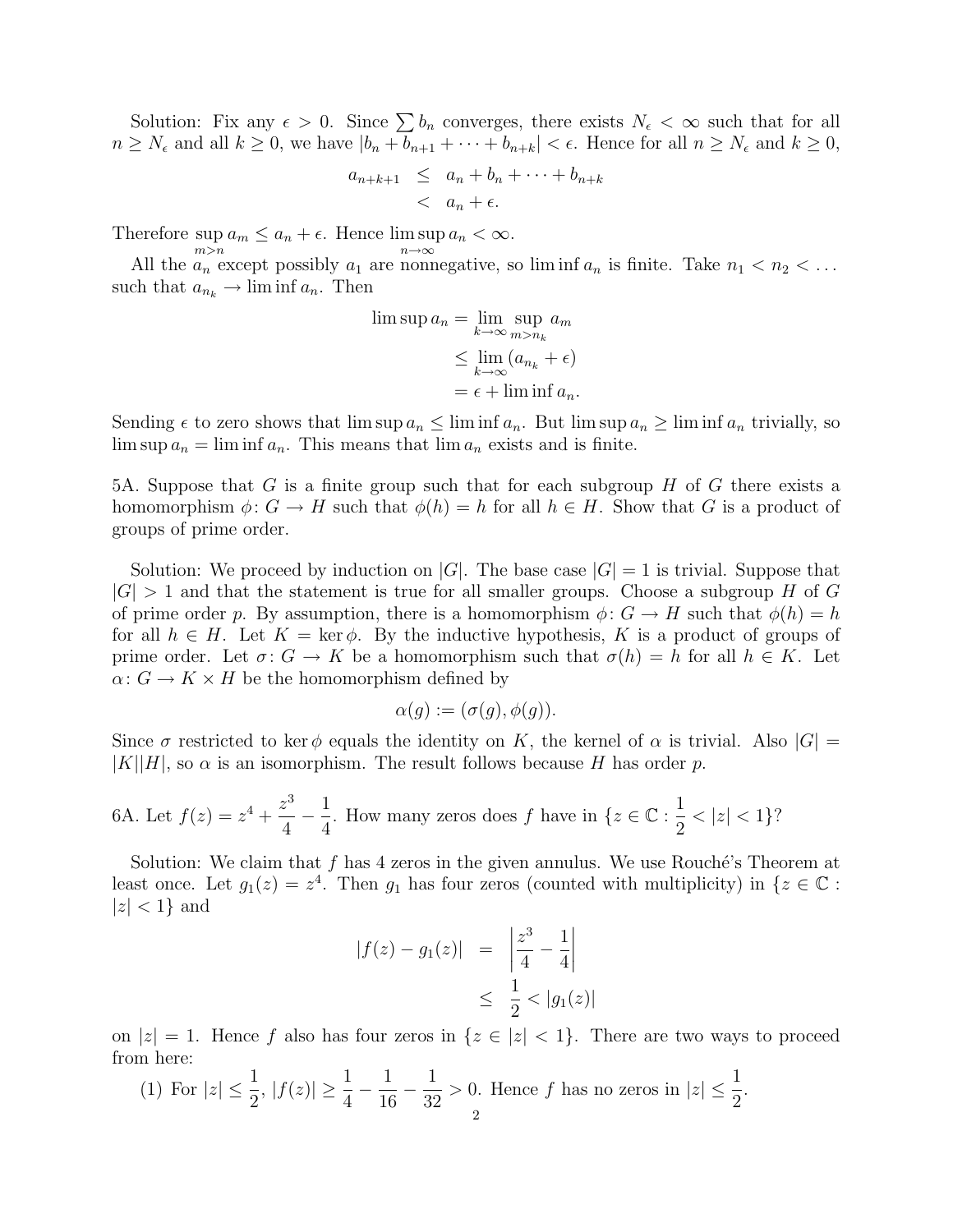(2) Let  $g_2(z) = -3/4$ . Then  $|f(z) - g_2(z)| \leq \frac{1}{16}$  $+$ 1 32  $+$ 1 2  $\lt$ 3  $\frac{3}{4} \equiv |g_2(z)|$  for  $|z| = \frac{1}{2}$ 2 . Hence f and  $g_2$  have no zeros inside  $|z| \leq 1/2$ .

7A. Let  $P \in \mathbb{R}^{n \times n}$  be a matrix satisfying  $P^3 = P$ . Let r be the rank of P and assume  $r > 0$ . Show that there exist matrices  $U, V \in \mathbb{R}^{n \times r}$  satisfying  $V^T U = I_r$  such that

$$
P = USV^T,
$$

where  $I_r$  is the  $r \times r$  identity matrix, and S is an  $r \times r$  diagonal matrix with  $\pm 1$ 's on the diagonal.

Solution: Since P satisfies the polynomial equation  $x^3 - x = 0$  with distinct real roots 0, 1, -1, the Jordan normal form theorem implies that there exist matrices  $T, J \in \mathbb{R}^{n \times n}$  such that  $P = T J T^{-1}$  where T is nonsingular and J is diagonal with r nonzero entries. Moreover, we may assume that these r nonzero entries (all  $\pm 1$ ) are in the upper left part of the diagonal of J.

Thus  $J = diag(S, 0)$ , where S is a  $r \times r$  diagonal matrix with  $\pm 1$ 's on the diagonal. Let  $U \in \mathbb{R}^{n \times r}$  be the first r columns of T, and let  $V \in \mathbb{R}^{n \times r}$  be the transpose of the first r rows of  $T^{-1}$ . It follows that  $V^{T}U = I_{r}$  and  $P = USV^{T}$ .

8A. Suppose that  $(b_n)_{n>1}$  is a sequence of positive real numbers tending to infinity such that  $b_n/n \to 0$ . Must there exist a sequence  $(a_n)_{n>1}$  such that  $(a_1 + \cdots + a_n)/n \to 0$  and  $\limsup_{n\to\infty}(a_n/b_n)=\infty$ ?

Solution: Yes. Replacing  $b_n$  with  $b_n^* = \max_{1 \le k \le n} b_k$ , we may suppose that  $(b_n)$  is non-decreasing: this does not upset the hypothesis  $b_n/n \to 0$ . Then there exist  $1 \leq n_1 < n_2 < \dots$  such that both  $\frac{n_{k+1}}{n_k}$  $n_k$  $\rightarrow \infty$  and  $\frac{b_{n_{k+1}}}{1}$  $b_{n_k}$  $\rightarrow \infty$  as  $k \rightarrow \infty$ . Let  $a_{n_k} = \sqrt{n_k b_{n_k}}$  and let  $a_j = 0$  if  $j \notin \{n_1, n_2, \ldots\}$ . For  $n_k \leq j \leq n_{k+1}$ , we have

$$
\left|\frac{a_1+\cdots+a_j}{j}\right| \leq \sum_{i=1}^k \frac{|a_{n_i}|}{n_k} \leq \frac{(1+o(1))\sqrt{n_k b_{n_k}}}{n_k},
$$

which tends to 0 as  $k \to \infty$ , while

$$
\overline{\lim}_{n \to \infty} \frac{a_n}{b_n} = \overline{\lim}_{k \to \infty} \frac{a_{n_k}}{b_{n_k}} = \overline{\lim}_{k \to \infty} \sqrt{\frac{n_k}{b_{n_k}}} = \infty.
$$

9A. Let G be a non-abelian group of order 16 having a subgroup H isomorphic to  $C_2 \times C_2 \times C_2$ (where  $C_2$  denotes a cyclic group of order 2). Prove that the number of elements of  $G$  of exact order 2 is either 7 or 11.

Solution: Since  $(G : H) = 2$ , the subgroup H is normal in G. We may regard H as a 3-dimensional vector space over  $\mathbb{F}_2$ . There are  $2^3 - 1 = 7$  elements of order 2 in H.

Case 1:  $G - H$  contains no element of order 2. Then the number of order 2 elements of G is also 7.

Case 2: Suppose that  $G - H$  contains an element d of order 2. Then G is the semidirect product of  $\langle d \rangle$  by H, and is determined up to isomorphism by the conjugation action of d on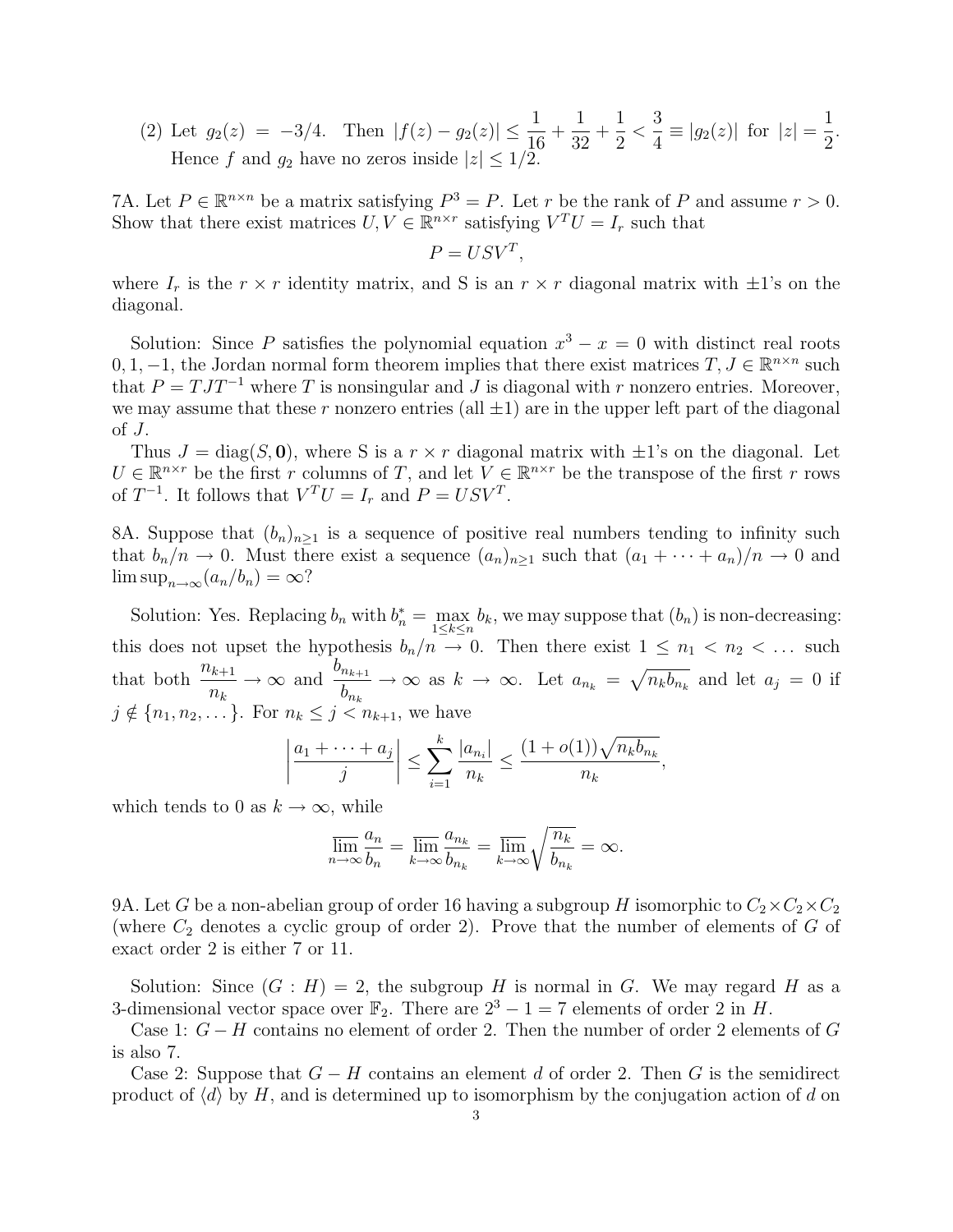$H$ ; this action must be nontrivial, since otherwise G would be Abelian. The action is given by an element D of  $M_3(\mathbb{F}_2)$  of order 2. In particular the eigenvalues are all 1. A Jordan block of size 3 does not have order 2, so D must consist of Jordan blocks of size 2 and 1.  $\sqrt{ }$  $\setminus$ 

Thus for a suitable choice of basis of  $H$ , we have  $D =$  $\overline{1}$ 1 1 0 0 1 0 0 0 1 . An element of  $G - H$  of

order 2 is of the form dh where  $(dh)^2 = e$ , or equivalently  $(dhd^{-1})h = e$ ; the corresponding values of h are those in the kernel of  $D-I$ , so there are 4 of them. Thus G has  $7+4=11$ elements of order 2.

1B. Let  $f(z)$  be a polynomial with complex coefficients, and let a be a complex number. Prove that  $\{a, f(a), f(f(a)), \ldots\}$  is not dense in  $\mathbb{C}$ .

Solution: Let  $S = \{a, f(a), f(f(a)), \ldots\}$ . If S is bounded, then S is not dense in C. So assume that S is unbounded.

Case 0: f is constant. Then  $\#S \leq 2$ , so S is not dense in  $\mathbb{C}$ .

Case 1: deg f = 1. Write  $f(z) = sz + t$  for some  $s, t \in \mathbb{C}$  with  $s \neq 0$ . If  $s = 1$ , then S is contained in a line, and hence is not dense. So suppose that  $s \neq 1$ . Then  $f(z) = z$  has a solution  $z = c$ , and replacing  $f(z)$  by  $f(z + c) - c$  (and replacing S by  $-c+S$ ) lets us reduce to the case where  $t = 0$ . Now  $S = \{a, sa, s^2a, ...\}$ . Since S is unbounded,  $|s| > 1$ . But then S contains only finitely many points in each disk, so  $S$  is not dense in  $\mathbb{C}$ .

Case 2: deg  $f \geq 2$ . Then  $f(z)/z \to \infty$  as  $z \to \infty$ , so there exists  $M > 0$  such that  $|z| > M$  implies  $|f(z)| > |z|$ . Since S is unbounded, there exists n such that  $|f^n(a)| > M$ . By induction, we obtain  $|f^N(a)| > M$  for all  $N \geq n$ . Thus S contains only finitely many points in the disk  $|z| \leq M$ , so S is not dense in  $\mathbb{C}$ .

2B. Let A be an  $n \times n$  complex matrix. Suppose that m is a positive integer such that  $A^m$ is diagonalizable. Prove that  $A^{m+1}$  is diagonalizable.

Solution: We may assume that A is in Jordan canonical form, and we may reduce to the case where A is a single Jordan block, so  $A = \lambda I + N$ , where  $\lambda \in \mathbb{C}$  and N is nilpotent.

Case 1:  $\lambda = 0$ . Then  $N^m$  is nilpotent and diagonalizable, so  $N^m = 0$ . Hence  $N^{m+1} =$  $N \cdot 0 = 0.$ 

Case 2:  $\lambda \neq 0$ . Then  $A^m$  is diagonalizable with all eigenvalues equal to  $\lambda^m$ , so  $A^m = \lambda^m I$ . In particular A satisfies the equation  $x^m - \lambda^m = 0$  with distinct roots, so A is diagonalizable. Thus  $A^{m+1}$  is diagonalizable.

3B. Let  $\{u_1, u_2, \dots, u_k\}$  be a set of linearly independent vectors in  $\mathbb{R}^n$ , and let A be a closed set in  $\mathbb{R}^k$ . Let S be the set of linear combinations  $\alpha_1u_1 + \alpha_2u_2 + \cdots + \alpha_ku_k$  obtained as  $(\alpha_1, \alpha_2, \ldots, \alpha_k)$  ranges over all points of A. Show that S is a closed subset of  $\mathbb{R}^n$ .

Solution: Extend  $u_1, \ldots, u_k$  to a basis  $u_1, \ldots, u_n$  of  $\mathbb{R}^n$ , and let U be the  $n \times n$  matrix whose columns are the  $u_i$ . Since U is invertible, it induces a homeomorphism of  $\mathbb{R}^n$ .

Let 0 be the origin in  $\mathbb{R}^{n-k}$ . Then  $A \times \{0\}$  is closed in  $\mathbb{R}^k \times \mathbb{R}^{n-k} = \mathbb{R}^n$ , and S is the image of  $A \times \{0\}$  under the homeomorphism  $U: \mathbb{R}^n \to \mathbb{R}^n$ , so S is closed.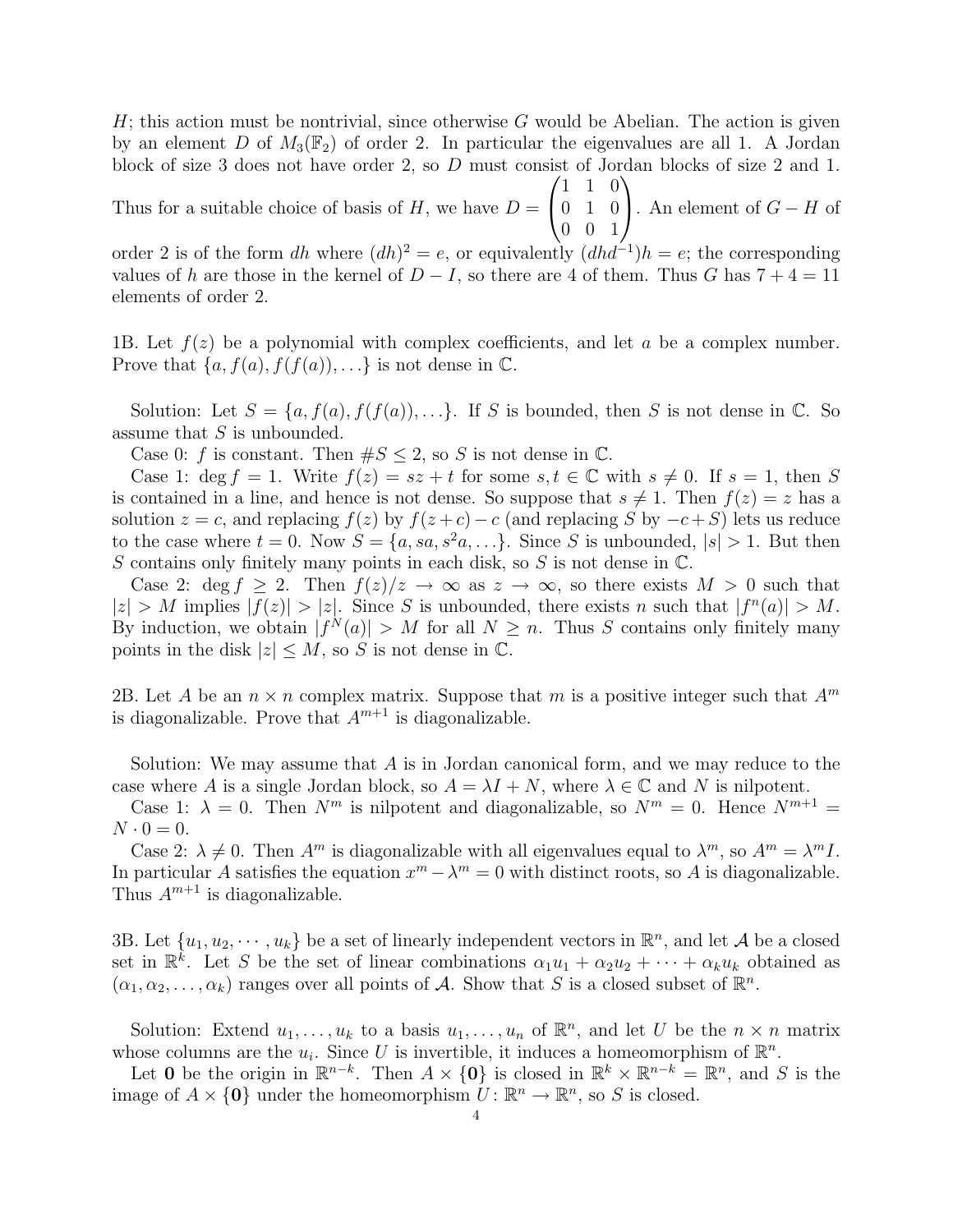4B. Let K and L be fields, and let  $K \times L$  be the product ring, with addition and multiplication defined componentwise. Find all prime ideals of  $K \times L$ .

Solution: The first projection  $K \times L \to K$  is surjective and its kernel is an ideal I such that  $(K \times L)/I$  is a field (isomorphic to K), so I is a maximal ideal. Similarly the kernel of the second projection is a maximal ideal J.

Now let P be any prime ideal of  $K \times L$ . Since  $(1,0)(0,1) = 0$ , either  $(1,0)$  or  $(0,1)$  is in P. If  $(1,0) \in P$ , then  $(a,0) = (a,0)(1,0) \in P$  for all  $a$ , so  $J \subseteq P$ ; but J is maximal, so then  $P = J$ . Similarly if  $(0, 1) \in P$ , then  $P = I$ .

Thus I and J are the only prime ideals of  $K \times L$ .

5B. Let  $f(z)$  be an entire function and let  $a_1, \ldots, a_n$  be all zeros of f in  $\mathbb C$ . Suppose that there exist real numbers  $R > 0$  and  $a > 1$  such that  $|f(z)| \ge |z|^a$  for all  $|z| \ge R$ . Prove that

$$
\sum_{j=1}^{n} \text{Res}_{z=a_j} \frac{1}{f(z)} = 0.
$$

Solution: Let  $g(z) = 1/f(z)$ . Let  $R_0 > R$  be large enough that all  $a_1, \ldots, a_n$  are inside the circle  $|z| = R_0$ . Let  $r \ge R_0$ . We have

$$
\int_{|z|=r} g(z)dz = 2\pi i \sum_{j=1}^{n} \text{Res}(g, a_j).
$$

This is true for all  $r \geq R_0$ . Also

$$
\left| \int_{|z|=r} g(z)dz \right| = \left| i r \int_0^{2\pi} \frac{dt}{f(re^{it})} e^{it} \right| \le
$$
  

$$
r \int_0^{2\pi} \frac{dt}{|f(re^{it})|} \le 2\pi r \frac{1}{r^a} = \frac{2\pi}{r^{a-1}}.
$$

Thus

$$
\left|\sum_{j=1}^n \text{Res}(g, a_j)\right| \le \frac{2\pi}{r^{a-1}} \text{ for all } r \ge R_0.
$$

Hence  $\sum_{j=1}^{n} \text{Res}(g, a_j) = 0$ , since  $\frac{1}{r^{a-1}} \to 0$  where  $r \to \infty$ , since  $a > 1$ .

6B. Given a positive integer n, what are the possible values of the triple  $(\text{rk}(A),\text{rk}(B),\text{rk}(C))$ as  $A, B, C$  range over real  $n \times n$  matrices satisfying  $A + B + C = 0$ ?

Solution: We claim that the answer is the set of triples  $(a, b, c)$  of integers in  $[0, n]$  satisfying  $c \le a + b, a \le b + c$ , and  $b \le c + a$ .

The image of C is contained in the sum of the images of A and B, so  $rk(C) \leq rk(A)+rk(B)$ . Similarly,  $rk(A) \leq rk(B) + rk(C)$  and  $rk(B) \leq rk(C) + rk(A)$ .

Conversely, suppose that  $a, b, c$  satisfy the inequalities. Without loss of generality,  $c \geq a, b$ . Let A be the diagonal matrix whose diagonal entries are a ones followed by  $n - a$  zeros. Let B be the diagonal matrix whose diagonal entries are  $c - b$  zeros followed by b ones followed by  $n - c$  zeros. Let  $C := -(A + B)$ , so  $A + B + C = 0$ . Then  $rk(A) = a$ ,  $rk(B) = b$ , and  $rk(C) = rk(A + B) = c$ , since C is a diagonal matrix with exactly c nonzero entries.